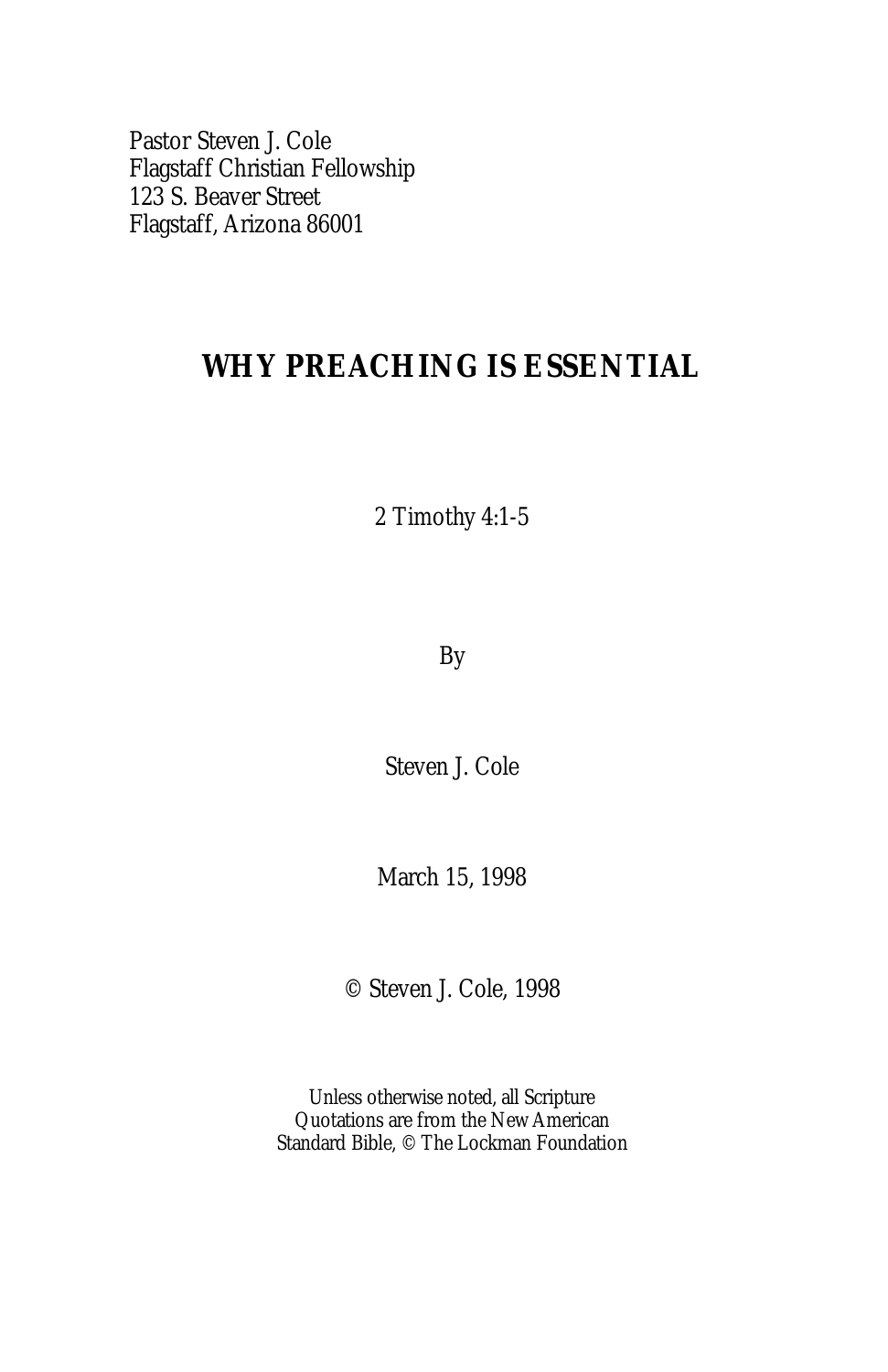March 15, 1998 Special Message

#### **Why Preaching is Essential** 2 Timothy 4:1-5

When people file out after church, they sometimes say things to their pastors that they probably didn't intend to come out that way. Here are a few that pastors have heard:

"Pastor, you always manage to find something to fill up the time."

"I don't care what they say, I like your sermons."

"If I'd known you were going to be good today, I'd have brought a neighbor."

"We shouldn't make you preach so often."

"Pastor, every week you're better than next week."

Preaching has fallen on hard times. Even many pastors do not believe in the relevancy of preaching in our TV age, where people have developed shorter attention spans. They contend that we ought to abandon doctrinal sermons in favor of more emotional forms of communication, such as drama and storytelling.

I'll be the first to admit that a lot of preachers are boring and irrelevant. Listening to their sermons is a lot like P. G. Wodehouse's Bertie Wooster described listening to a violin solo: "It was loud in spots and less loud in other spots, and it had that quality which I have noticed in all violin solos, of seeming to last much longer than it actually did."

Coupled with boring, irrelevant preaching is the fact that there has been, even in evangelical circles, an erosion of the sufficiency of Scripture as it applies to all of life. Several years ago, the editors of *Christianity Today* (2/10/92, p. 28) pontificated:

Myth: A pastor is competent to counsel his parishioners. Fact: Most pastors are armed with only a meager knowledge of behavioral therapies. A pastor's calling is, primarily, a spiritual one, helping people to find strength in God's presence and a sense of divine direction in the midst of difficulty. Psychological adjustment is a different matter, and when it re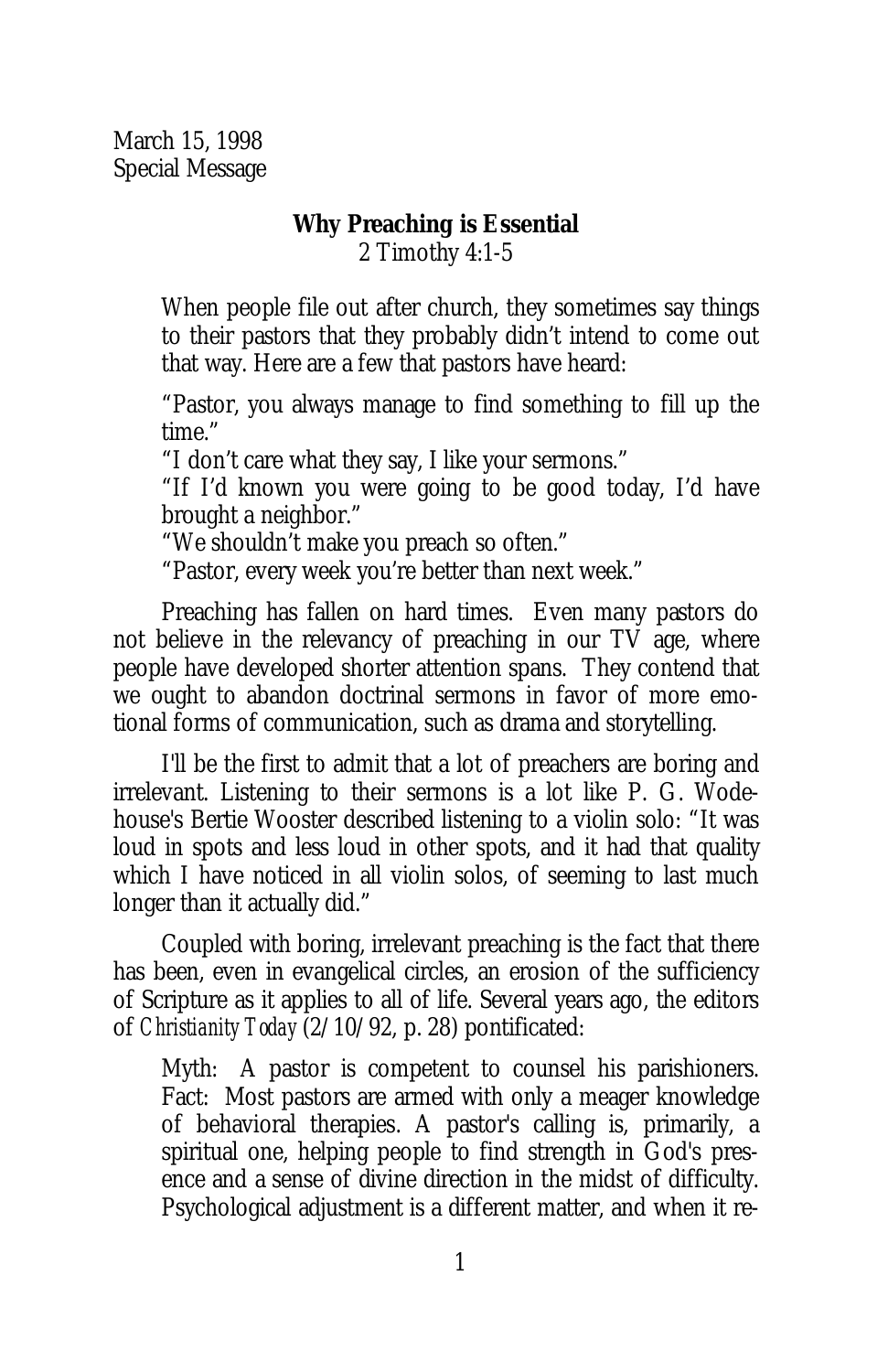quires serious attention, pastors should find ways of partnering with professional counselors or psychiatrists.

The implication of those words is that the Bible is a nice book that gives some uplifting thoughts about life. But when it comes to grappling with the tough problems of daily living, you'd better find a professional therapist. I agree that people often need individual counseling in order to apply the lessons of Scripture to their personal lives. But the idea that psychology offers solutions which the Bible lacks, undermines the sufficiency of Scripture and relegates preaching the Word to irrelevance regarding life's real problems.

A third factor that undermines biblical preaching is that most pastors are being asked to become the chief executive officers of the church business. They must know how to plan and implement church growth principles. They must understand management and financial concepts. Somewhere in their busy week, they're supposed to throw together some sort of uplifting talk from the Bible. But they aren't given the time to prepare solid biblical messages that feed the flock.

I concur with J. I. Packer who wrote (*A Quest for Godliness* [Crossway Books], p. 282), "We shall never perform a more important task than preaching. If we are not willing to give time to sermon preparation, we are not fit to preach, and have no business in the ministry at all." He argues (p. 281) that "the well-being of the church today depends in large measure on a revival of preaching in the Puritan vein. He says (p. 283), "... to the Puritan, faithful preaching was the basic ingredient in faithful pastoring." I agree. I see biblical preaching as my primary task.

You may be thinking, "Well you're saying that because you're a preacher. Of course preaching is important to you." But I am not saying that preaching is important simply because I am a preacher. I am saying that preaching is important because *God* says that it is important—in His God-breathed Word through the Apostle Paul to Timothy (2 Tim. 4:1-5). He's saying that

> **Preaching the Word and hearing the Word are essential for God's people.**

These words are important enough as they stand, but they take on more weight when you realize that they are Paul's final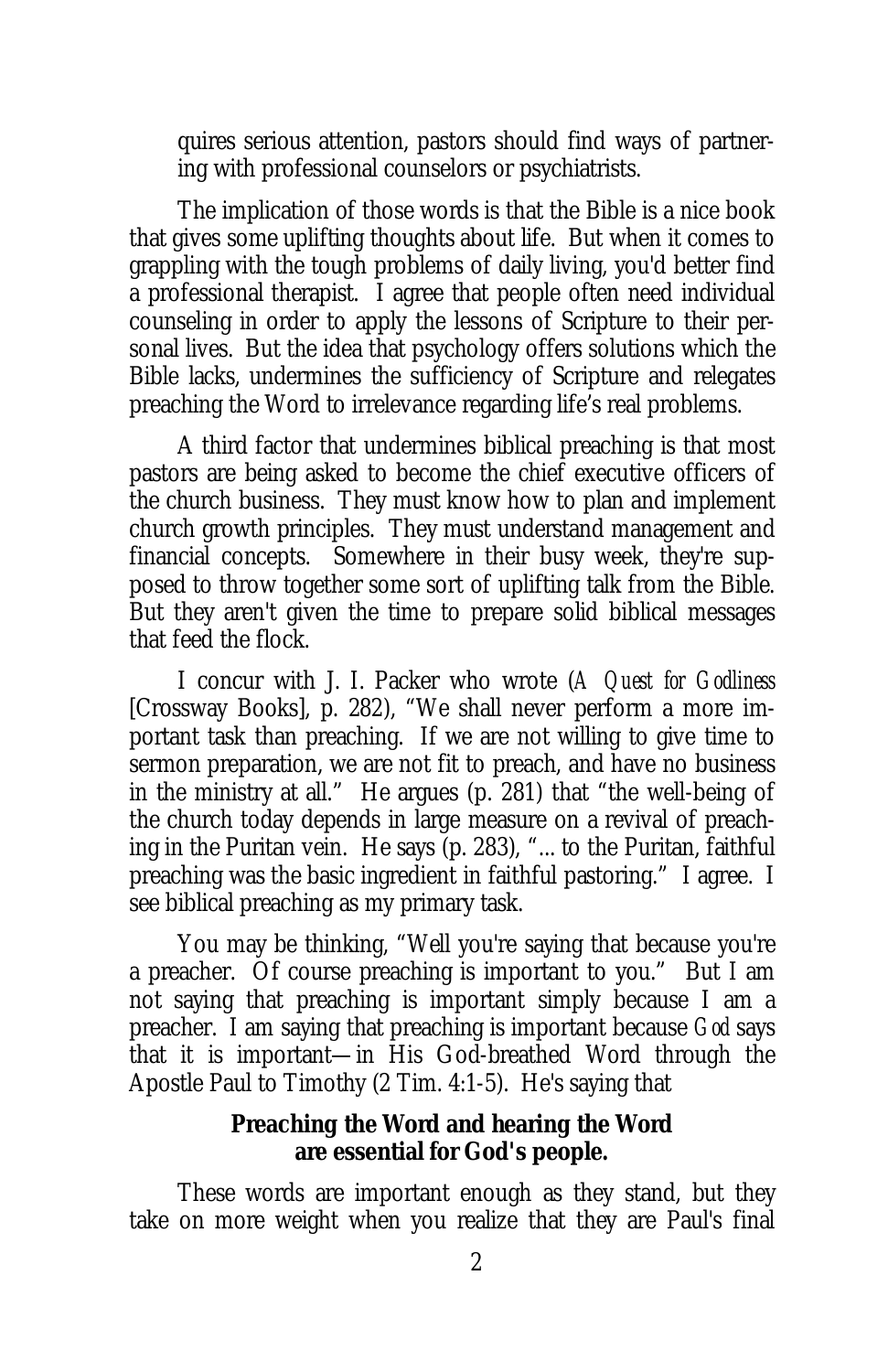charge to his beloved son in the faith, Timothy. Paul could not have emphasized the essential nature of preaching any more strongly: "I solemnly charge you in the presence of God and of Christ Jesus, who is to judge the living and the dead, and by His appearing and His kingdom: Preach the word ...." (2 Tim. 4:1-2a). It follows, of course, that if preaching the Word is so important, then hearing the Word preached is also top priority, because a man does not preach to himself.

In 4:1-2, Paul talks about the priority of preaching that must be established; in 4:3-4, he mentions the problem with hearing the Word preached that must be avoided; and, in 4:5 he emphasizes the perseverance in preaching to be pursued, even when people don't want to listen.

**1. The priority of preaching the Word must be established (4:1-2).**

Paul answers four questions: *Why* preach? *What* to preach? *When* to preach it? *How* to preach it?

A. *Why* preach? The Word should be preached because of the serious issues at stake.

The word translated "solemnly charge" (1 Tim. 5:21; 2 Tim. 2:14) has a legal nuance: Paul is calling Timothy in front of God's judicial bench and charging him under oath with the awesome task of proclaiming God's Word to those who also will someday stand in front of that bench for judgment by Christ Jesus who will return to reign over all.

The verb "is" (before "to judge") literally means, "is about to." It imparts the urgency of the task. The day is soon coming when Christ will return. He came the first time as the suffering Savior to redeem us from our sins. But the second time He will come as the Sovereign King, to put down all rebellion and to judge the living and the dead. That includes almost everyone (some of you may be hovering somewhere between those two realms)! Although as believers in Christ, we will not face condemnation, we all will stand before the judgment seat of Christ (2 Cor. 5:10).

This means that life is a serious matter. Every human being must someday stand before the living God to give an account of his or her life. The Word of God tells us how to live so that we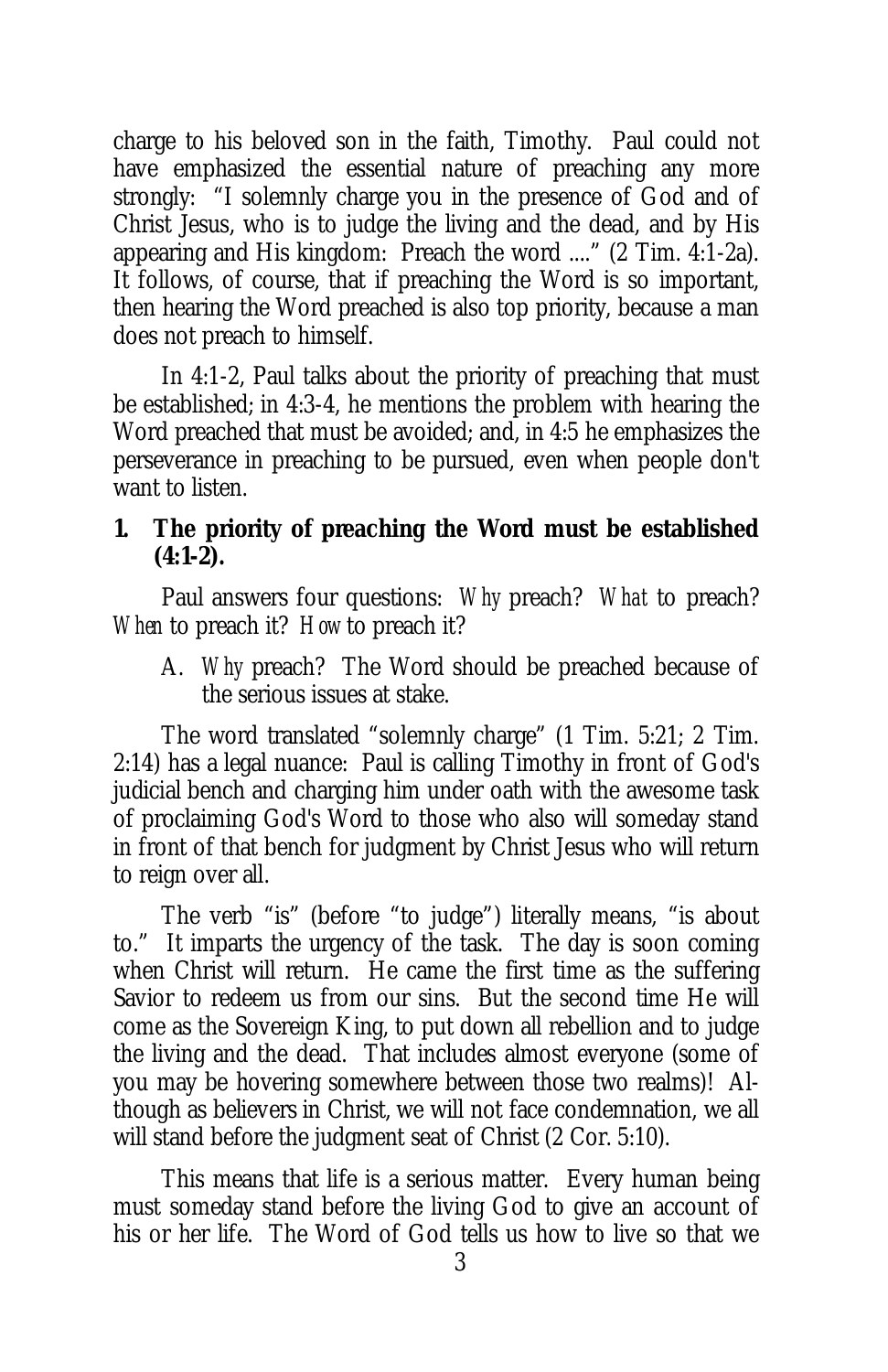will hear, "Well done, good and faithful servant. Enter into the joy of your Master." Preaching is important because of the seriousness of this fact.

Christ will appear and set up His kingdom. The word "appear" was used of the Emperor's visit to a province or town. Just before his visit, things were put in perfect order. The garbage was cleaned up, the streets were swept and the buildings were scrubbed clean for his appearing. When I was in the Coast Guard, we heard that an admiral was going to visit the clothing warehouse where I worked. We worked for days to get it ready. That's the idea here: Christ, the King, is coming. Preach so that people's lives are clean and ready for His return.

#### B. *What* to preach? Preach the Word!

In the original text, there is no chapter break between 2 Timothy 3:16-17 and 4:1-5. All Scripture is profitable for preaching. "Instruction" (4:2) means teaching or doctrine. A preacher must explain and apply the doctrines of the Bible so that when he is done, you can look at the biblical text in its context and say, "I understand what it is saying and how it applies to my life."

The preacher's message should come out of the text and be governed by the text. The word "preach" means "to herald." The herald was the king's messenger who relayed the king's message to the people. He wasn't free to make up his own stuff. He was limited by what the king had to say. His job was to proclaim faithfully the king's message so that the people understood it.

There is a sad lack of that kind of biblical preaching in the pulpits of America. I once heard some tapes titled, "The best of ..." a well-known preacher. He took his theme loosely from a biblical text, but then he'd jump off from there and tell a lot of uplifting stories. But when he was done, he had not explained or applied the words of the text in its context. Others give positive, upbeat, self-help messages with a few verses sprinkled in for good measure. But you could remove all the verses and the result could appear in *Reader's Digest*, not much harmed by the absence of the Scriptures.

But Scripture gives us "the wisdom that leads to salvation" and equips us for every good work (3:15-17). Scripture reveals to us "everything pertaining to life and godliness" (2 Pet. 1:3). If a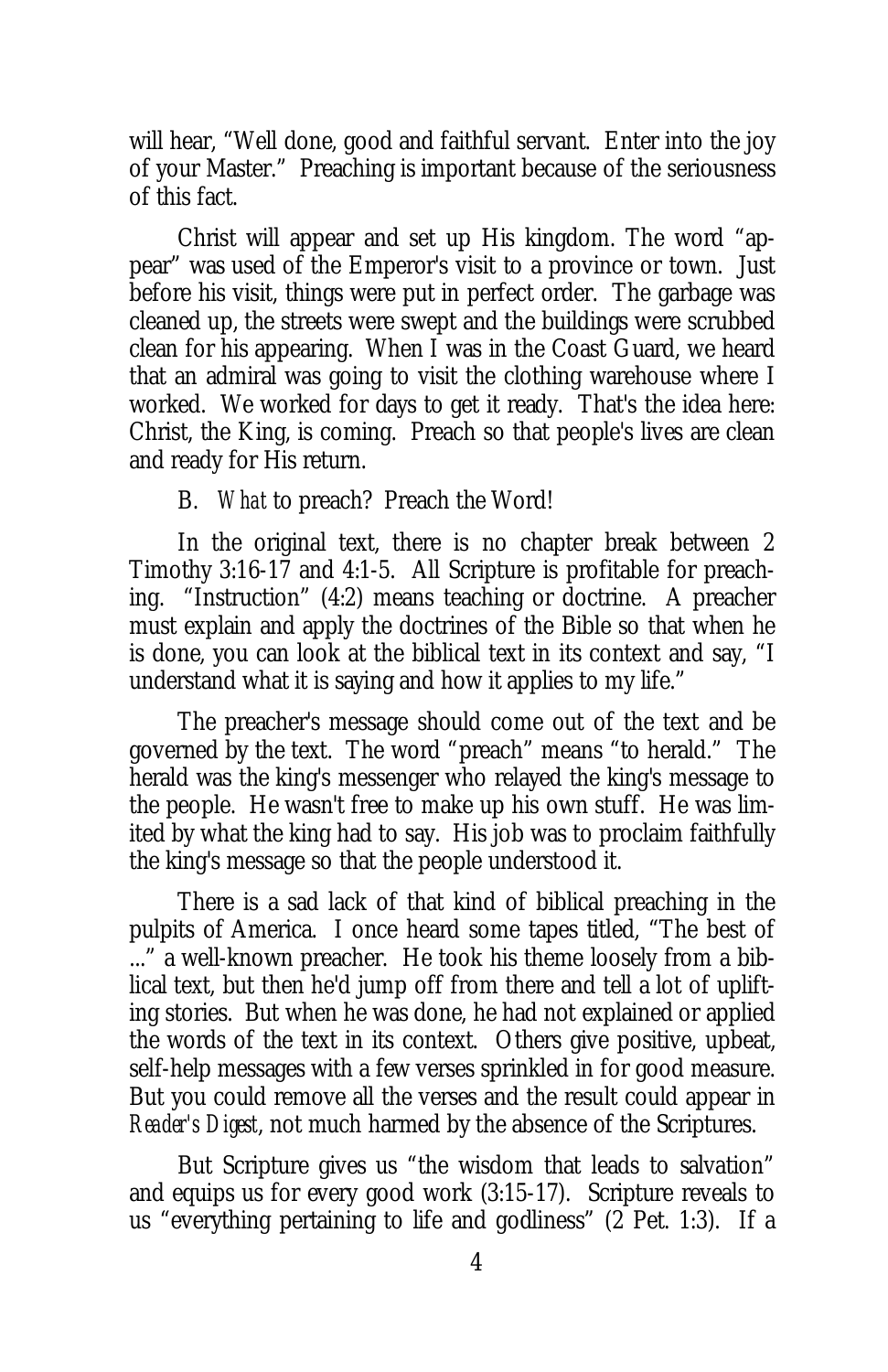man doesn't explain and apply Scripture, his preaching may be entertaining and inspirational; but it will lack life-changing power.

Although I disagree with much of Karl Barth's theology, I admire him for a story told of him. During the 1930's, he was preaching on John 3:16. Even though many in his German audience professed to be Christians, they were going along with the persecution of the Jews. Barth made the point that Jesus was a Jew, that He had died for all the world, and that the Jews were part of that world. Thus anyone who loves Christ would not participate in the widespread ill treatment of the Jews.

Many in his congregation walked out in disgust before he finished the sermon. One wrote a scathing letter denouncing him. Barth's reply was a single sentence: "It was in the text." That kind of preaching takes courage! But the man who proclaims the Word of God must not pull his punches. He must use tact and gentleness; but he must preach and apply the text of Scripture.

Thus Paul tells us that we need preaching because of the serious issues at stake; and that the man of God must preach the Word of God. Third,

C. *When* to preach it? Be ready to preach the Word at every opportunity.

"Be ready in season and out of season." The idea here is that a preacher is not just to play at preaching. Rather, it must be a lifeconsuming passion. He is never off duty. All his life and his walk with God go into the preaching of the Word, because biblical preaching is God's truth imparted through a man who walks with God. Someone once enjoyed a sermon by a great preacher and asked him how long it took him to prepare it. "Twenty years," he replied. "Be ready" imparts a further sense of urgency. Picture a paramedic unit on call, ready to save someone's life. Souls are perishing without Christ. Christians are straying from the fold. Proclaim God's Word whenever and wherever you can!

D. *How* to preach it? The Word should be preached with application to life.

"Reprove, rebuke, exhort, with great patience and instruction" (4:2). A preacher once asked an audience what they did with the commands of Scripture. A little old lady raised her hand and said,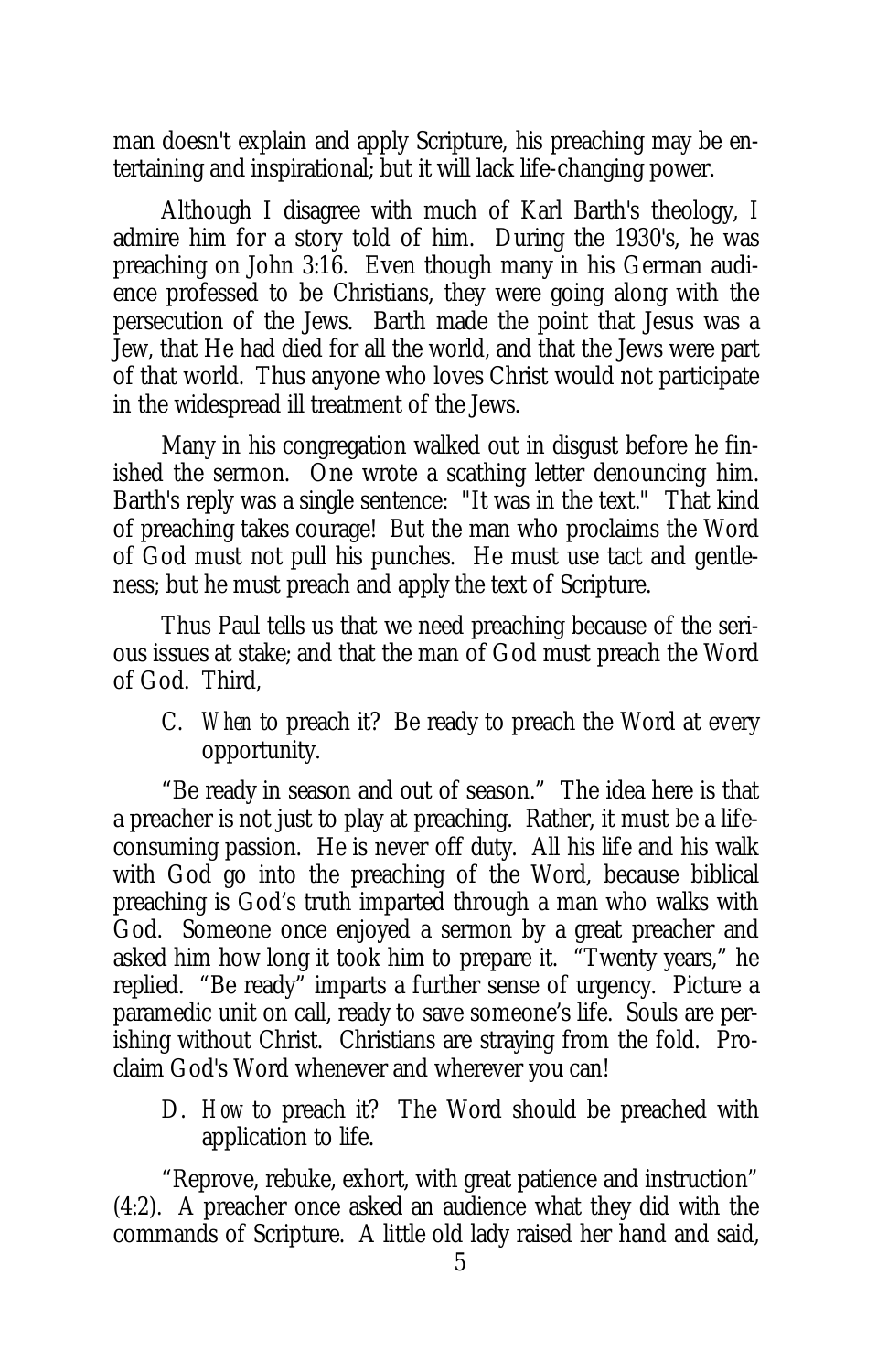"I underline them in blue." That's nice, but the point of biblical preaching is not to get people to underline their Bibles or fill their notebooks. Biblical preaching should show people where their lives are not in line with God's truth and help them to make the necessary corrections to obey that truth consistently.

To do this, a preacher must make an *appeal to the reason* of the hearers: "Reprove." The word is a legal term that means to present your case in such a manner as to convince your opponent of his wrong. A preacher must not simply give an emotional harangue. He must present his case in a logically convincing manner from the Word so that his hearers are persuaded that what it is saying is right even when their behavior is wrong. The Holy Spirit's task is to reprove (= convict) the world concerning sin, righteousness, and judgment (John 16:8). He does this largely through Spirit-filled biblical preaching.

Second, a preacher must make an *appeal to the conscience* of the hearers: "Rebuke." This moral aspect of preaching says, "You are wrong; you need to repent!" We tend not to like that sort of thing, but it is desperately needed in our day of watered-down, feel good Christianity. William Barclay was right when he wrote (*The Daily Study Bible* [Westminster Press], p. 207): "Any teacher ... whose teaching tends to make men think less of sin is a menace to Christianity and to mankind."

Third, a preacher must make an *appeal to the will and emotions* of the hearers: "Exhort." The word has the nuance of encouraging someone to right behavior. Some people need rebuke and some need encouragement. If you encourage those who need rebuking, you assist them to go on sinning. But if you rebuke those who need encouragement, you'll discourage them. Someone has said that the preacher's job is to comfort the disturbed and disturb the comfortable. Only the Holy Spirit can take the Word and apply it individually to a congregation made up of all sorts of needs.

The preacher becomes the channel for the Spirit's working when he wraps his preaching with "great patience and instruction." People require time to change. They don't always get it the first time around. So the preacher of the Word must say it over and over again as he teaches the Word of God. Patience does not mean tolerating open sin, but rather, bearing with people's weak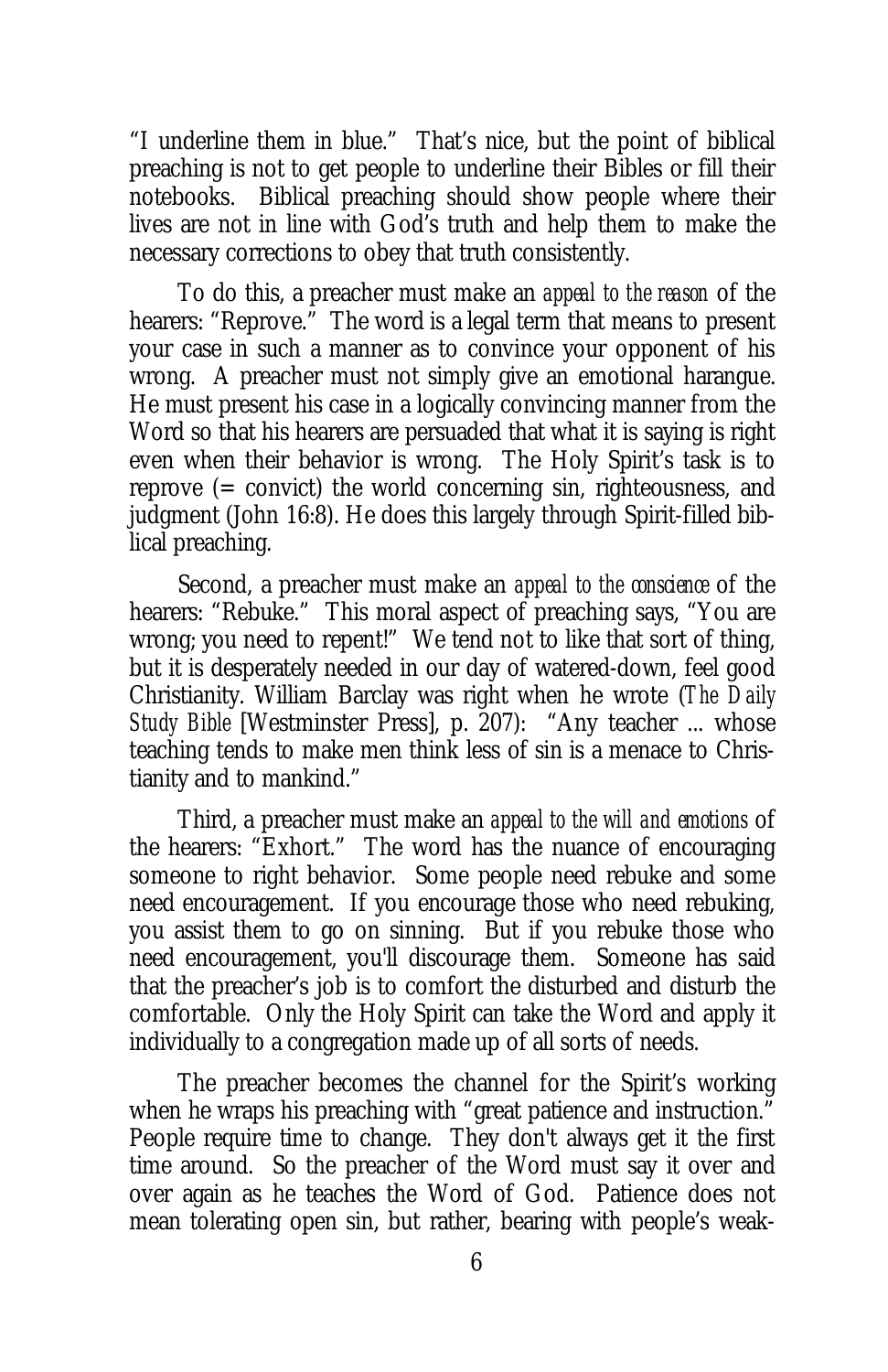nesses. But the preacher doesn't just leave the people in their weakness; he gives them careful instruction so that they can grow in Christ.

Thus Paul is saying that the priority of preaching the Word must be established. But even great preaching that falls on closed ears and hardened hearts is not effective. Thus,

**2. The problems of hearing the Word must be avoided (4:3- 4).**

Paul warns Timothy that the time will come when people (in the church is the implication) will not endure sound doctrine, but rather, wanting to have their ears tickled, they will accumulate (lit., "heap up") teachers in accordance to their own desires. They will find teachers who tell them what they *want* to hear, not what they *need* to hear.

"Sound doctrine" is one of Paul's frequent themes in the pastoral epistles (1 Tim. 1:10; 2 Tim. 4:3; Titus 1:9; 2:1; "sound words" in 1 Tim. 6:3; 2 Tim. 1:13). "Sound" means healthy (we derive our word "hygienic" from it). Sound teaching results in healthy Christian living. Note that such healthy teaching is set in contrast to what people like and thus it must be "endured"! This implies that, like health food, it doesn't always feel good at the moment, because it confronts our selfish desires, but in the long run it yields healthy Christianity. Why didn't God make spinach bad for us and ice cream good for us?

In 4:4, Paul says that people will turn aside from the truth to myths—the religious ideas of men as opposed to God's revelation in the Word. There is a tremendous temptation to the preacher, especially if he has a high need to be liked, to give people the ice cream of popular worldly myths instead of the spinach of God's truth. But you should not judge a man's ministry by whether you like him or not ("desires," 4:3), but rather by answering the question, "Does what he preach line up with what God's Word says?"

As a pastor, I try to serve the spinach of the Word along with the ice cream (the Word contains both). I try gently but firmly to confront sin with God's truth as well as tell you the solutions God prescribes. But my job is only half the task. You have a responsibility as hearers of the Word not to reject the spinach and want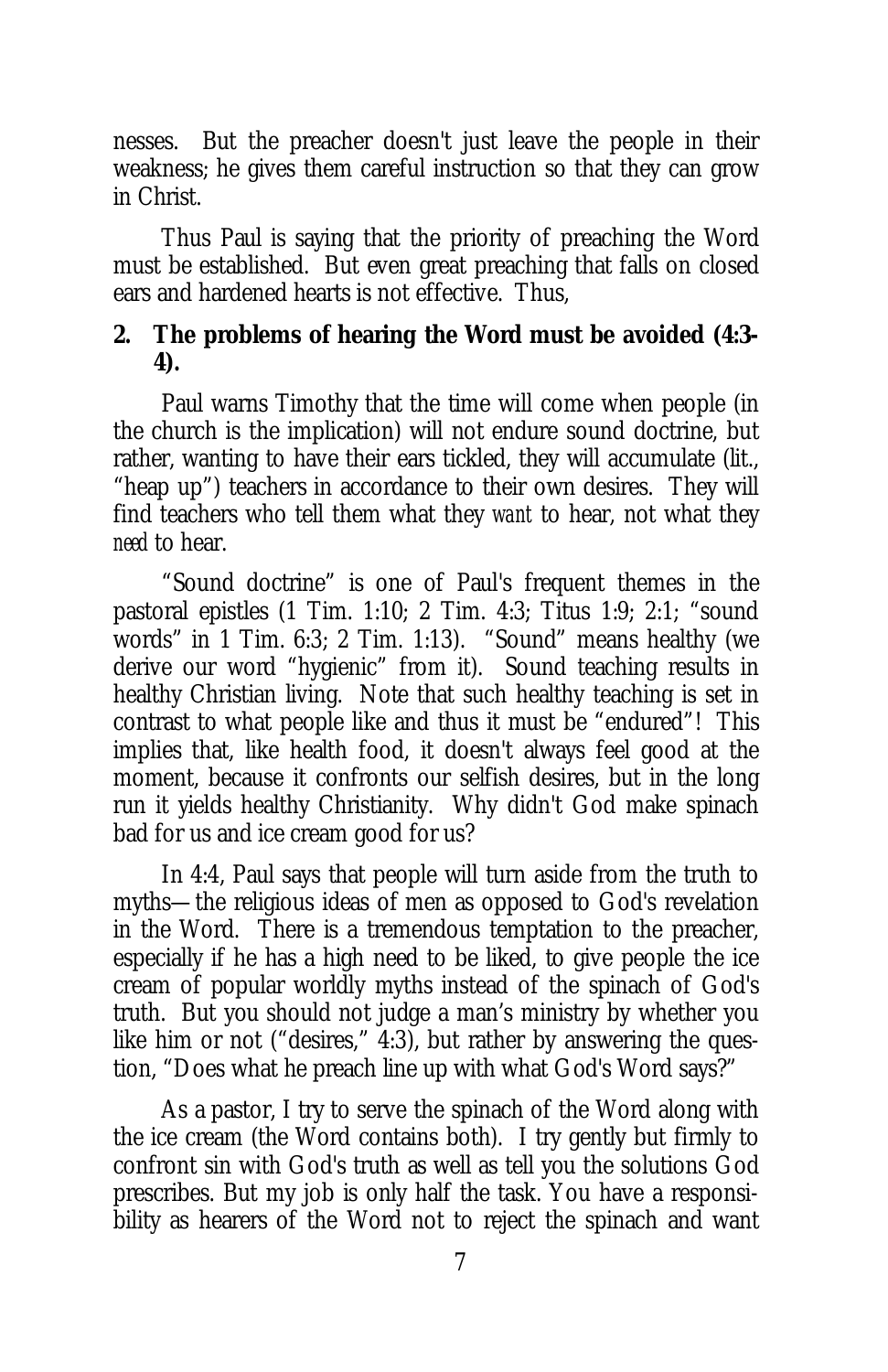only the ice cream or to go find a place that only serves ice cream. You will not grow to spiritual health if you do.

But what if people don't listen? What does a preacher do then? Paul tells Timothy in verse 5:

**3. The perseverance of preaching the Word must be pursued (4:5).**

When people won't listen, the preacher must keep preaching the Word anyway. This is the third time in this section dealing with the difficult last days that Paul has said, "But you ..." (3:10, 14). It is a pointed reminder that a man of God must go against the flow, even, at times, against the "Christian" flow. Paul gives four commands that show Timothy how to conduct his ministry even if people aren't responsive:

First, *"Be sober"* (literally, "Don't be drunk"). When people get intoxicated with the latest winds of false doctrine, you're the designated driver. Keep your head about you and continue preaching the truth.

Second, *"Endure hardship."* If you preach the truth of God's Word, you will catch flak. Harry Ironside said that he occasionally received letters from people in his congregation (invariably people he didn't know personally) who would say, "I don't like your preaching; and I don't think you had any right to expose me in the way you did. I don't know who has been talking to you about me." And they always closed by saying, "It's not true." His comment was, "If you throw a stone into a pack of dogs and one of them yelps, you know who got hit."

Third, *"Do the work of an evangelist."* Don't get sidetracked by those in the church who criticize you, but keep going after lost people. Evangelism is the cutting edge of the church's ministry.

Finally, *"Fulfill your ministry."* Paul is saying, "Don't leave the ministry and go into an easier line of work just because you run into opposition. Fulfill your mission as a preacher of God's truth! Follow me in fighting the good fight so that you will finish the course" (4:7). John Calvin explains, "The more extraordinary the eagerness of wicked men to despise the doctrine of Christ, the more zealous should godly ministers be to defend it, and the more strenuous should be their efforts to preserve it entire; and not only